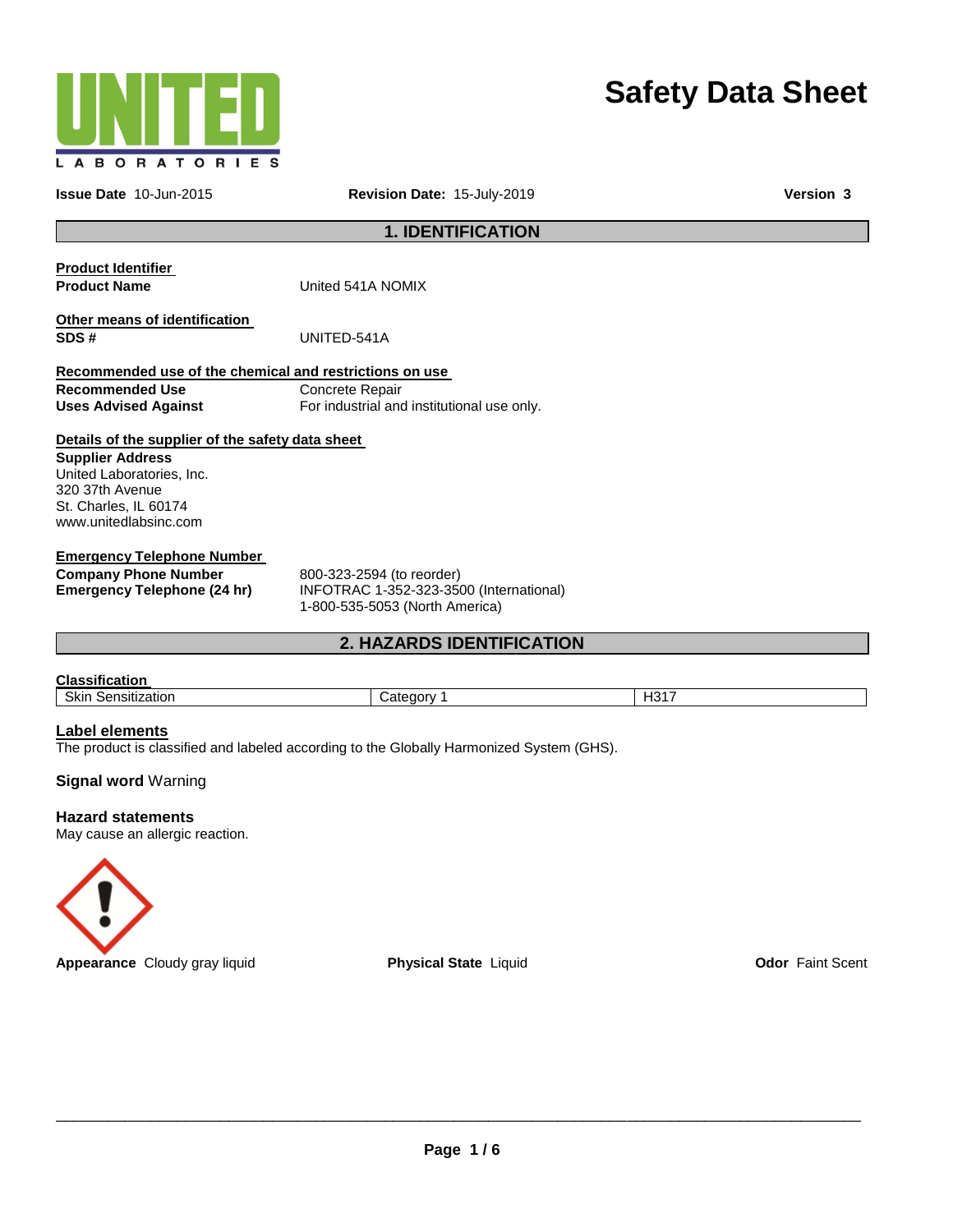## **Emergency Overview**

#### **Precautionary Statements - Prevention**

Avoid breathing mist, vapor and spray. Wear protective gloves/protective clothing/eye protection. Contaminated work clothing must not be allowed out of the workplace.

\_\_\_\_\_\_\_\_\_\_\_\_\_\_\_\_\_\_\_\_\_\_\_\_\_\_\_\_\_\_\_\_\_\_\_\_\_\_\_\_\_\_\_\_\_\_\_\_\_\_\_\_\_\_\_\_\_\_\_\_\_\_\_\_\_\_\_\_\_\_\_\_\_\_\_\_\_\_\_\_\_\_\_\_\_\_\_\_\_\_\_\_\_

#### **Precautionary Statements - Response**

IF ON SKIN: Wash with plenty of soap and water. If skin irritation or rash occurs: Get medical attention. Take off contaminated clothing and wash it before reuse.

#### **Precautionary Statements – Disposal**

Dispose of contents/container in accordance with local/regional/national/international regulations.

| <b>3. COMPOSITION/INFORMATION ON INGREDIENTS</b>                    |               |           |
|---------------------------------------------------------------------|---------------|-----------|
| <b>Chemical Name</b>                                                | <b>CAS-No</b> | Weight%   |
| 1,3-Benzenediamine, 2(or 4)-methyl-4,6 (or 2,6)-<br>bis(methylthio) | 106264-79-3   | $10 - 20$ |
| 1,1,1,1-ethylenedinitrilotetrapropan-2-ol                           | 102-60-3      | $0 - 5$   |
| 4,4-methylenebis(N-sec-butylaniline)                                | 5285-60-9     | $0-5$     |
| Carbon black                                                        | 1333-86-4     | $0-5$     |
| Titanium dioxide                                                    | 13463-67-7    | $0 - 5$   |
| N,N,4-trimethylpiperazine-1-ethylamine                              | 104-19-8      | <1        |

\*\*If Chemical Name/CAS No is "proprietary" and/or Weight-% is listed as a range, the specific chemical identity and/or percentage of composition has been withheld as a trade secret.\*\*

|                           | <b>4. FIRST-AID MEASURES</b>                                                                                                                                                      |
|---------------------------|-----------------------------------------------------------------------------------------------------------------------------------------------------------------------------------|
| <b>First Aid Measures</b> |                                                                                                                                                                                   |
| <b>Eve Contact</b>        | Remove contact lenses if worn, if possible. Rinse opened eye for several minutes under<br>running water. If symptoms persists; consult a doctor.                                  |
| <b>Skin Contact</b>       | Immediately wash with water and soap and rinse thoroughly. Do not pull solidified product<br>away from the skin. If skin irritation or rash occurs: Get medical advice/attention. |
| <b>Inhalation</b>         | Respiration of particulates is unlikely during normal usage. Supply fresh air; consult doctor in<br>case of complaints.                                                           |
| Ingestion                 | Rinse out mouth and then drink plenty of water. Do not induce vomiting; immediately call for<br>medical help.                                                                     |
|                           |                                                                                                                                                                                   |

#### **Most important symptoms and effects**

**Symptoms** Headache, breathing difficulty and coughing. Allergic reactions. Nausea is case of ingestion. Gastric or iintestinal disorders when ingested. Vomiting. Diaherra. Slight irritant on eyes and skin and mucous membranes.

**Indication of any immediate medical attention and special treatment needed**

**Notes to Physician** Contains 1,3-Benzenediamine, 2 (or4)-methyl-4,6(or2,6)-bis(methylthio)- May produce an allergic reaction. Treate skin and mucous membrane with antihistamine and corticoid preparations. If medical advice is needed, have product container or label at hand.

#### **5. FIRE-FIGHTING MEASURES**

#### **Suitable Extinguishing Media**

Water fog/haze. Foam. Gaseous extinguishing agents. Fire-extinguishing powder.

#### **Unsuitable Extinguishing Media** Water spray

#### **Specific Hazards Arising from the Chemical**

Formation of toxic gases is possible during heating or in case of fire.

#### **Protective equipment and precautions for firefighters**

Self-contained respiratory protective device. Wear fully protective suit.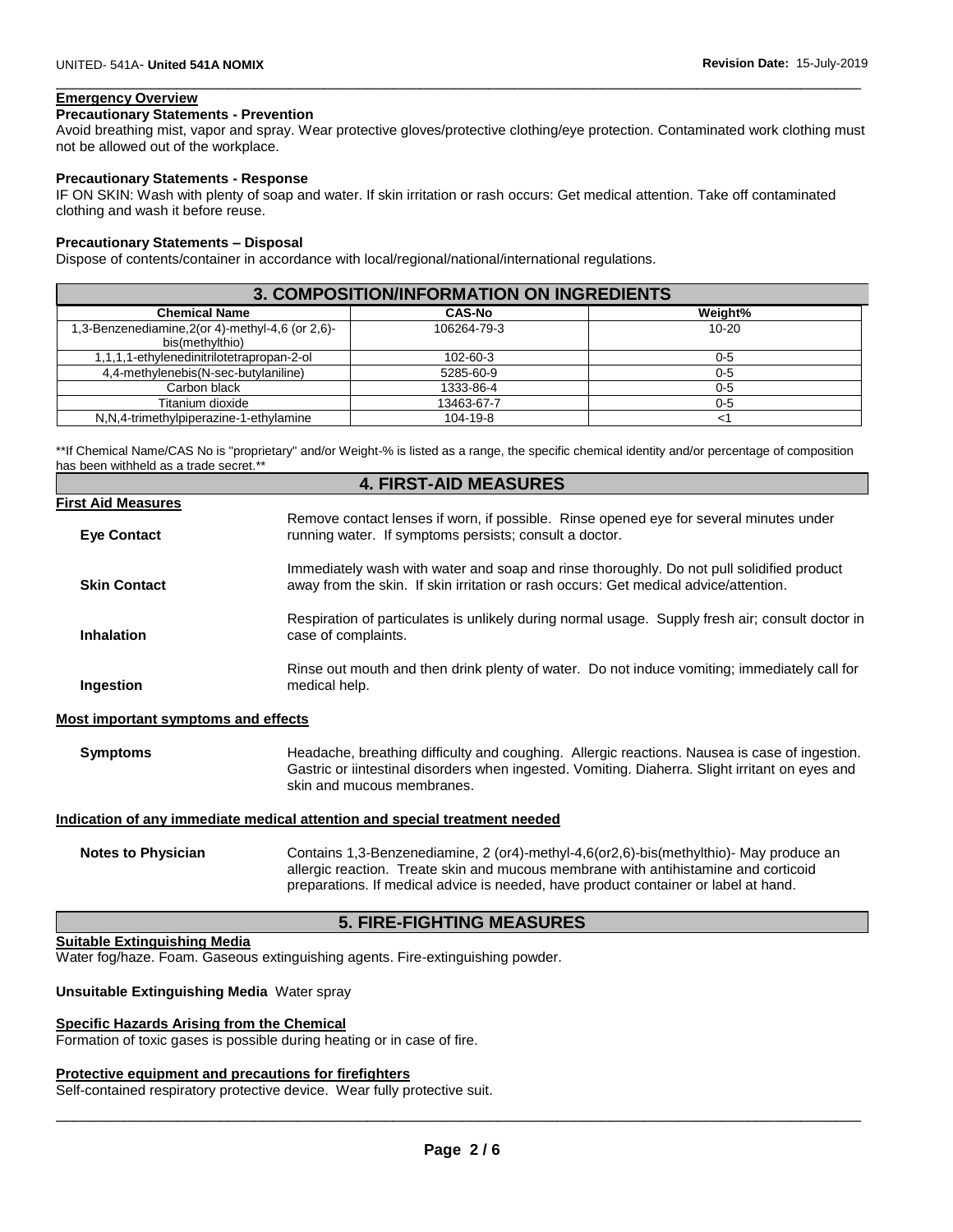## **6. ACCIDENTAL RELEASE MEASURES**

\_\_\_\_\_\_\_\_\_\_\_\_\_\_\_\_\_\_\_\_\_\_\_\_\_\_\_\_\_\_\_\_\_\_\_\_\_\_\_\_\_\_\_\_\_\_\_\_\_\_\_\_\_\_\_\_\_\_\_\_\_\_\_\_\_\_\_\_\_\_\_\_\_\_\_\_\_\_\_\_\_\_\_\_\_\_\_\_\_\_\_\_\_

#### **Personal precautions, protective equipment and emergency procedures.**

Ensure adequate ventilation. Use personal protective equipment as required.

#### **Environmental precautions**

Do not allow to enter sewers/surface or ground water. Inform respective authorities in case of seepage into water course or sewage system.

#### **Methods and material for containment and cleaning up**

| Methods for Containment and | Absorb with liquid—binding material (sand, diatomite, acid binders, universal binder, |
|-----------------------------|---------------------------------------------------------------------------------------|
| Clean-Up                    | sawdust). Send for recovery or disposal in suitable receptacles.                      |

## **7. HANDLING AND STORAGE**

#### **Precautions for safe handling**

**Advice on Safe Handling** Use only in well ventilated area. Avoid contact with eyes and skin. Open and handle receptacle with care. Avoid breathing mist, vapors or spray.

Keep respiratory devices available.

#### **Conditions for safe storage, including any incompatibilities**

**Storage Conditions** Avoid storage near extreme heat, ignition sources or open flame. Store in cool, dry conditions in well-sealed receptacles. Store away from foodstuffs.

## **8. EXPOSURE CONTROLS/PERSONAL PROTECTION**

**Exposure controls** The usual precautionary measures for handling chemicals should be followed. Avoid breathing mist, vapors, or spray. Avoid release to the environment.

#### **Individual protection measures, such as personal protective equipment**

| <b>Eve/Face Protection</b>      | Wear safety glasses. Avoid contact with eyes.                                                                      |
|---------------------------------|--------------------------------------------------------------------------------------------------------------------|
| <b>Skin and Body Protection</b> | Wear protective gloves. Protective work clothing. Avoid contact with skin.                                         |
| <b>Respiratory Protection</b>   | Wear appropriate NIOSH respirator when ventilation is inadequate and occupational<br>exposure limits are exceeded. |

**General Hygiene Considerations** Keep away from foodstuffs, beverages and feed.

## **9. PHYSICAL AND CHEMICAL PROPERTIES**

## **Information on basic physical and chemical properties**

**Physical State** Liquid

**Property Values Remarks • Method <b>Property Remarks** • Method **Remarks** • Method **pH** Not determined<br> **Melting Point/Freezing Point** Not determined **Melting Point/Freezing Point Not determined**<br> **Boiling Point/Boiling Range** Not determined **Boiling Point/Boiling Range Flash Point** >93ºC (199.4ºF)

**Appearance** Cloudy gray liquid **Odor** Faint Scent **Color Color Cloudy gray Cloudy gray Cloudy and Cloudy State Color Threshold** Not determined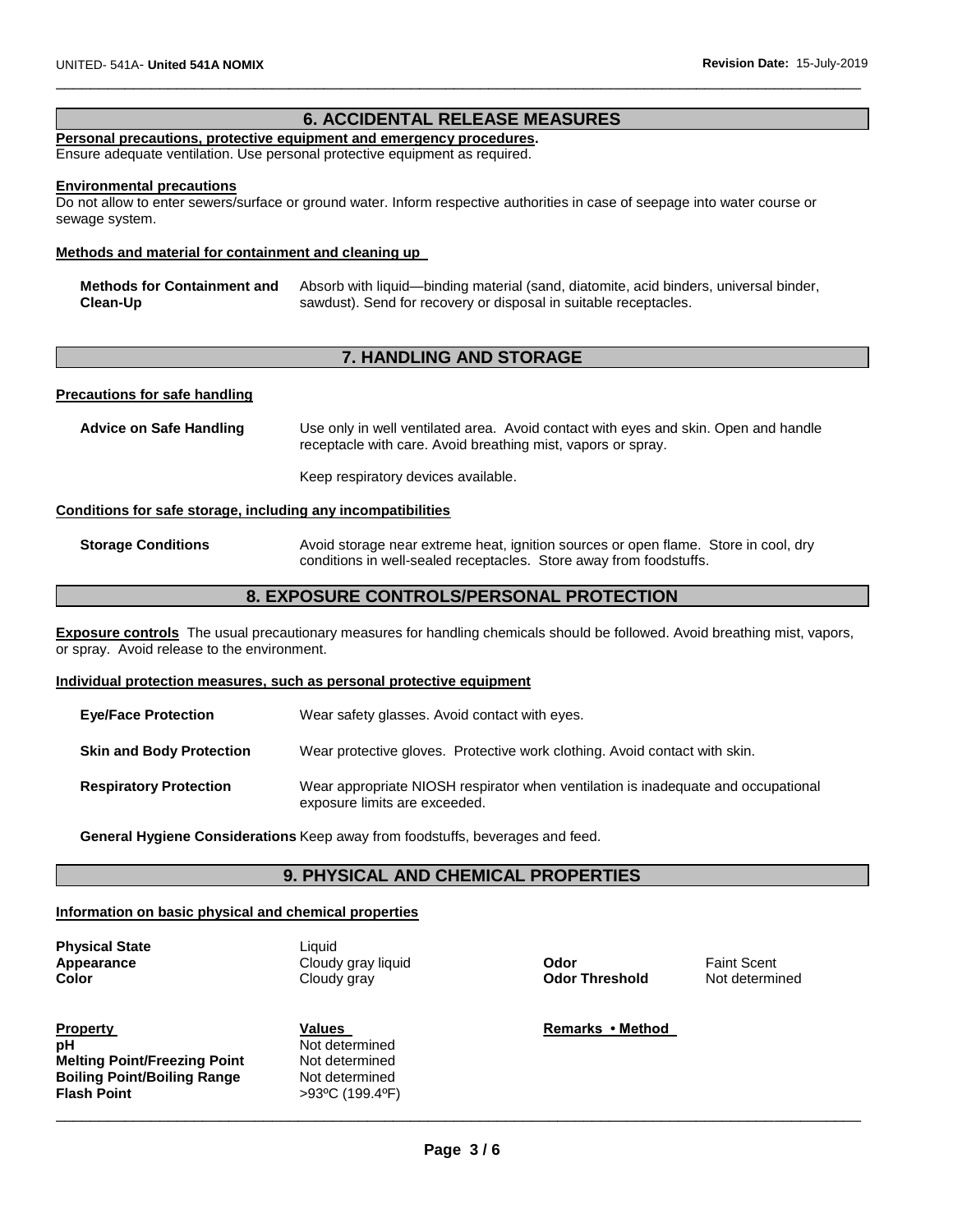#### UNITED- 541A- **United 541A NOMIX Revision Date:** 15-July-2019

**Evaporation Rate Not determined Flammability (Solid, Gas)** Not determined **Upper Flammability Limits** Not determined **Lower Flammability Limit** Not determined **Vapor Pressure Not determined Vapor Density Not determined Water Solubility** <br> **Partial** Partial **Solubility in other solvents**<br>
Not miscible or difficult to mix **Solubility in other solvents Not miscible or Motelland Coefficient Partition Coefficient Partition Coefficient Auto ignition Temperature** Not determined **Decomposition Temperature** Not determined **Kinematic Viscosity Not determined Dynamic Viscosity Not determined Explosive Properties Not determined**<br> **Oxidizing Properties Not determined Oxidizing Properties 1996** Not determined the Not determined the None **VOC Content** 

**Specific Gravity No information available** (1=Water) **Property Construction Construction Called Values Remarks • Method** 

\_\_\_\_\_\_\_\_\_\_\_\_\_\_\_\_\_\_\_\_\_\_\_\_\_\_\_\_\_\_\_\_\_\_\_\_\_\_\_\_\_\_\_\_\_\_\_\_\_\_\_\_\_\_\_\_\_\_\_\_\_\_\_\_\_\_\_\_\_\_\_\_\_\_\_\_\_\_\_\_\_\_\_\_\_\_\_\_\_\_\_\_\_

## **10. STABILITY AND REACTIVITY**

#### **Reactivity**

No information available.

#### **Chemical Stability**

Stable under recommended storage conditions.

#### **Possibility of Hazardous Reactions**

Exothermic polymerization. Reacts with oxidizing agents. Reacts with strong acids and alkali. Reacts with peroxides and other radical forming substances.

#### **Conditions to Avoid**

Store away from oxidizing agents. Avoid acids. Excessive heat.

#### **Incompatible Materials**

Oxidizers, strong bases, strong acids.

### **Hazardous Decomposition Products**

Carbon monoxide and carbon dioxide.

## **11. TOXICOLOGICAL INFORMATION**

#### **Product Information**

Probable route(s) of exposure: Ingestion. Eye contact. Skin irritant.

| <b>Chemical Name</b>                      | LD50 Oral | LD50 Dermal |
|-------------------------------------------|-----------|-------------|
| 1,3-Benzenediamine,2(or 4)-methyl-4,6 (or | 1515mg/kg |             |
| 2,6)-bis(methylthio                       |           |             |
| N,N,4-trimethylpiperazine-1-ethylamine    | 1420ma/ka | 390 ma/ka   |

#### **Delayed and immediate effects as well as chronic effects from short and long-term exposure**

**Germ cell mutagenicity:** Based on available data, the classification criteria are not met.

**Carcinogenicity:** Contains known or suspect carcinogens when inhaled. Product is in non-inhalable form and is

nonclassifiable as a carcinogen. **(IARC:** Carbon black – 1333-86-4 – Category 2B. Titanium dioxide – 13463-67-7 – Category 2B. **NTP**: None of the ingredients are listed. **OSHA**: None of the ingredients listed).

.3

**Reproductive Toxicity:** Based on available data, the classification criteria are not met.

**STOT-single exposure**: Based on available data, the classification criteria are not met.

**STOT-repeated exposure**: Based on available data, the classification criteria are not met.

**Aspiration Hazard**: Based on available data, the classification criteria are not met.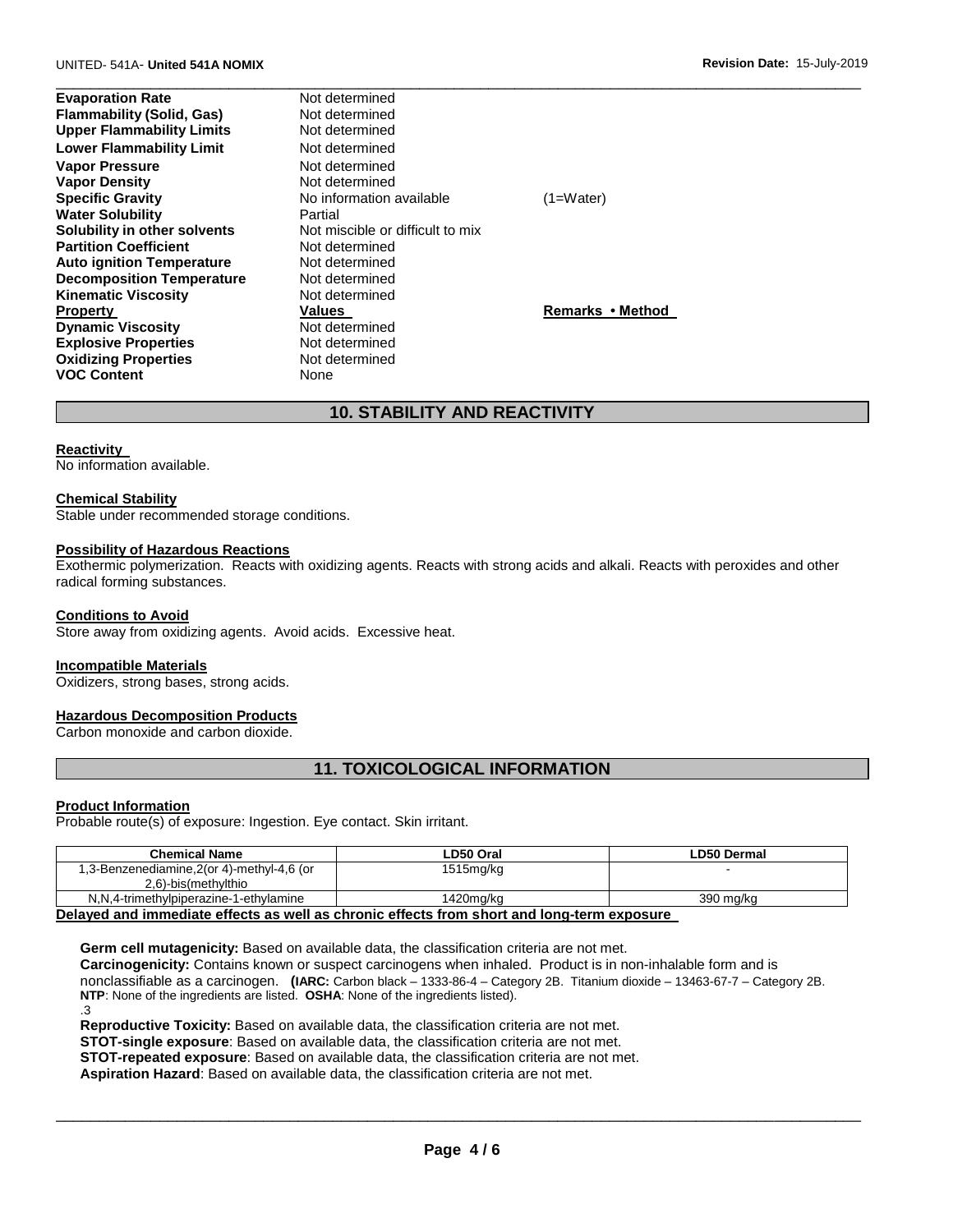## \_\_\_\_\_\_\_\_\_\_\_\_\_\_\_\_\_\_\_\_\_\_\_\_\_\_\_\_\_\_\_\_\_\_\_\_\_\_\_\_\_\_\_\_\_\_\_\_\_\_\_\_\_\_\_\_\_\_\_\_\_\_\_\_\_\_\_\_\_\_\_\_\_\_\_\_\_\_\_\_\_\_\_\_\_\_\_\_\_\_\_\_\_ **12. ECOLOGICAL INFORMATION**

#### **Ecotoxicity**

This product is toxic to aquatic life with long lasting effects.

#### **Persistence/Degradability**

No relevant information available.

## **Bioaccumulation**

No relevant information available.

#### **Mobility**

No relevant information available.

#### **General notes**

Do not allow product to reach ground water, water course or sewage system.

#### **Results of PBT and vPvB assessment**

PBT and vPvB: Not applicable.

## **13. DISPOSAL CONSIDERATIONS**

## **Waste Treatment Methods**

**Recommendations:** Can be disposed of with household garbage after solidification following consultation with the waste disposal facility operator and the pertinent authorities and adhering to the necessary technical regulations. The user of this material has the responsibility to dispose of unused material, residues and containers in compliance with all relevant local, state and federal laws and regulations regarding treatment, storage and disposal for hazardous and nonhazardous wastes.

**Uncleaned packaging's** – Recommendations: Disposal must be made according to official regulations. Empty contaminated packaging's thoroughly. They can be recycled after thorough and proper cleaning. Packaging's that cannot be cleansed are to be disposed of in the same manner as the product.

## **14. TRANSPORT INFORMATION**

**Note:** Not regulated when carried in single or combination packaging containing a net quantity of 5L or less for liquids or 5kg or less for solids per the following: ADR: SP 375. IMDG: 2.10.2.7. IATA: Special provision A197.

| <u>DOT</u>                                   | Not regulated                                                                 |
|----------------------------------------------|-------------------------------------------------------------------------------|
| IATA                                         |                                                                               |
| <b>Proper Shipping Name</b>                  | Environmentally hazardous substance, liquid, NOS                              |
|                                              | $(1,3$ -Benzenediamine, $2$ (or 4)-methyl-4, 6 (or $2,6$ )-bis (methylthio)-) |
| UN/NA Number                                 | UN3082                                                                        |
| <b>Primary Hazard Class/Division Class 9</b> |                                                                               |
| <b>Packing Group</b>                         | Ш                                                                             |
| <b>IMDG</b>                                  |                                                                               |
| <b>Proper Shipping Name</b>                  | Environmentally hazardous substance, liquid, NOS                              |
| <b>UN/NA Number</b>                          | <b>UN3082</b>                                                                 |
| <b>Packing Group</b>                         | Ш                                                                             |
| <b>Primary Hazard Class/Division Class 9</b> |                                                                               |
| <b>Marine Pollutant</b>                      | Yes                                                                           |

**DOT Remarks:** Transport labeling is not required for non-bulk single package shipments by motor vehicle, rail car or aircraft. Bulk packaging consists of a maximum capacity of greater than 450L (119 gallons) for a liquid and a maximum net mass greater than 400kg (882 pounds) for a solid.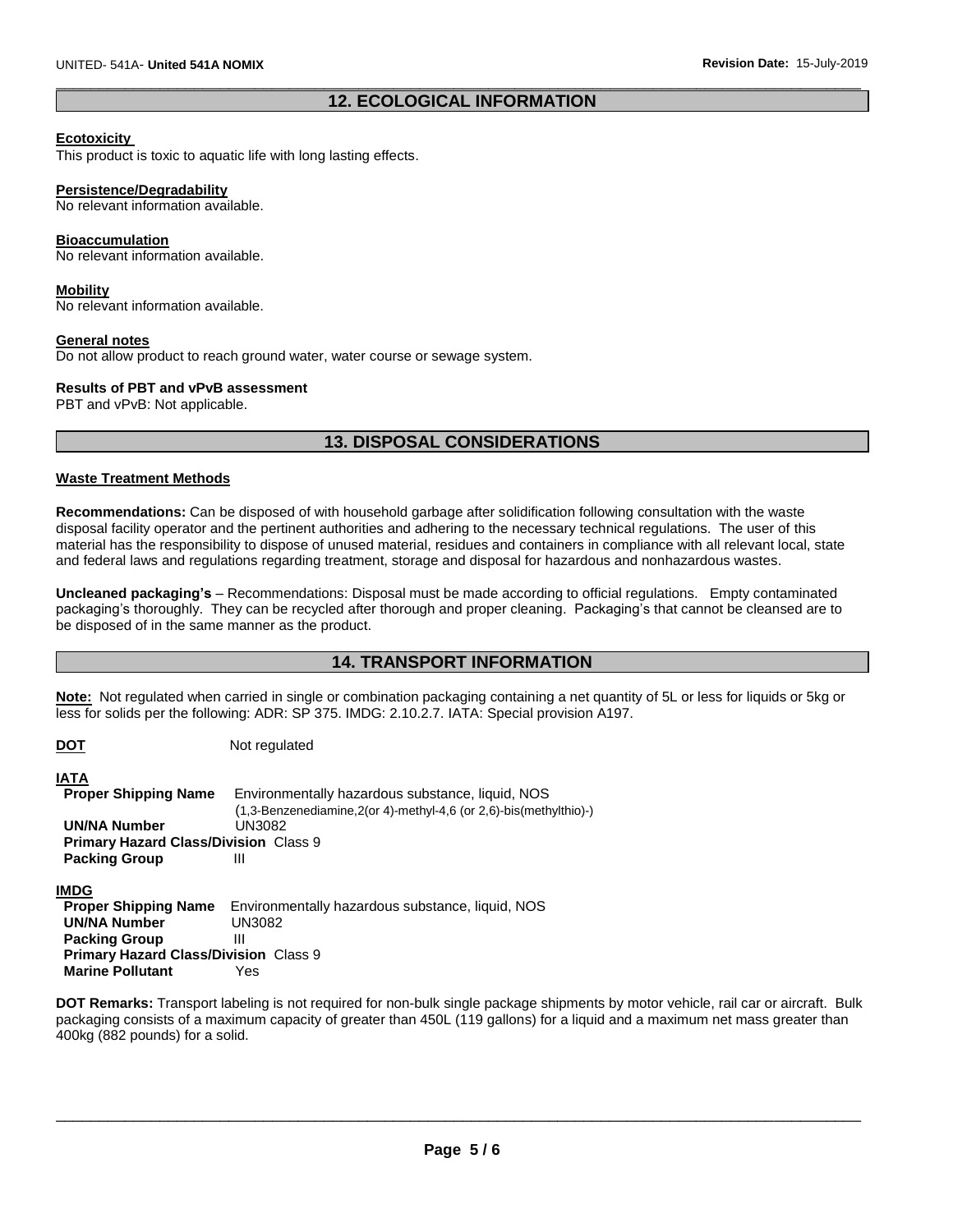## **15. REGULATORY INFORMATION**

\_\_\_\_\_\_\_\_\_\_\_\_\_\_\_\_\_\_\_\_\_\_\_\_\_\_\_\_\_\_\_\_\_\_\_\_\_\_\_\_\_\_\_\_\_\_\_\_\_\_\_\_\_\_\_\_\_\_\_\_\_\_\_\_\_\_\_\_\_\_\_\_\_\_\_\_\_\_\_\_\_\_\_\_\_\_\_\_\_\_\_\_\_

#### **TSCA**

All ingredients are listed.

**DSL/NDSL**: All ingredients listed.

**SARA 302:** None of the ingredients are listed.

**SARA 355**: None of the ingredients are listed.

#### **SARA 313**

Section 313 of Title III of the Superfund Amendments and Reauthorization Act of 1986 (SARA). This product does not contain any chemicals which are subject to the reporting requirements of the Act and Title 40 of the Code of Federal Regulations, Part 372.

#### **California Proposition 65**

Chemicals know to cause cancer: Reference to chemical component(s) listed below are based on unbound respirable particles and are not generally applicable to product as supplied. Carbon black (1333-86-4), Titanium dioxide (13463-67-7)

**Chemicals known to cause developmental toxicity for males and females**: None of the ingredients are listed. **Chemicals known to cause developmental toxicity**: None of the ingredients are listed.

**IARC (International Agency for Research on Cancer):** Reference to chemical component(s) listed below are based on unbound respirable particles and are not generally applicable to product as supplied. Carbon black (1333-86-4) 2B, Titanium dioxide (13463-67-7) 2B.

GHS Label elements: The product is classified and labeled according to the Globally Harmonized System (GHS)



## **16. OTHER INFORMATION**

| <b>NFPA</b> | <b>Health Hazards</b>        | Flammability        | <b>Instability</b>                                  | <b>Special Hazards</b>            |
|-------------|------------------------------|---------------------|-----------------------------------------------------|-----------------------------------|
| <u>HMIS</u> | <b>Health Hazards</b><br>$*$ | <b>Flammability</b> | $\overline{\phantom{0}}$<br><b>Physical Hazards</b> | <b>Personal Protection</b><br>n&p |

**Issue Date** 10-Jun-2015 **Revision Date:** 15-July-2019 **Updated Regulatory** 

**Disclaimer**

**The information provided in this Safety Data Sheet is correct to the best of our knowledge, information and belief at the date of its publication. The information given is designed only as guidance for safe handling, use, processing, storage, transportation, disposal and release and is not to be considered a warranty or quality specification. The information relates only to the specific material designated and may not be valid for such material used in combination with any other materials or in any process, unless specified in the text.** 

#### **End of Safety Data Sheet**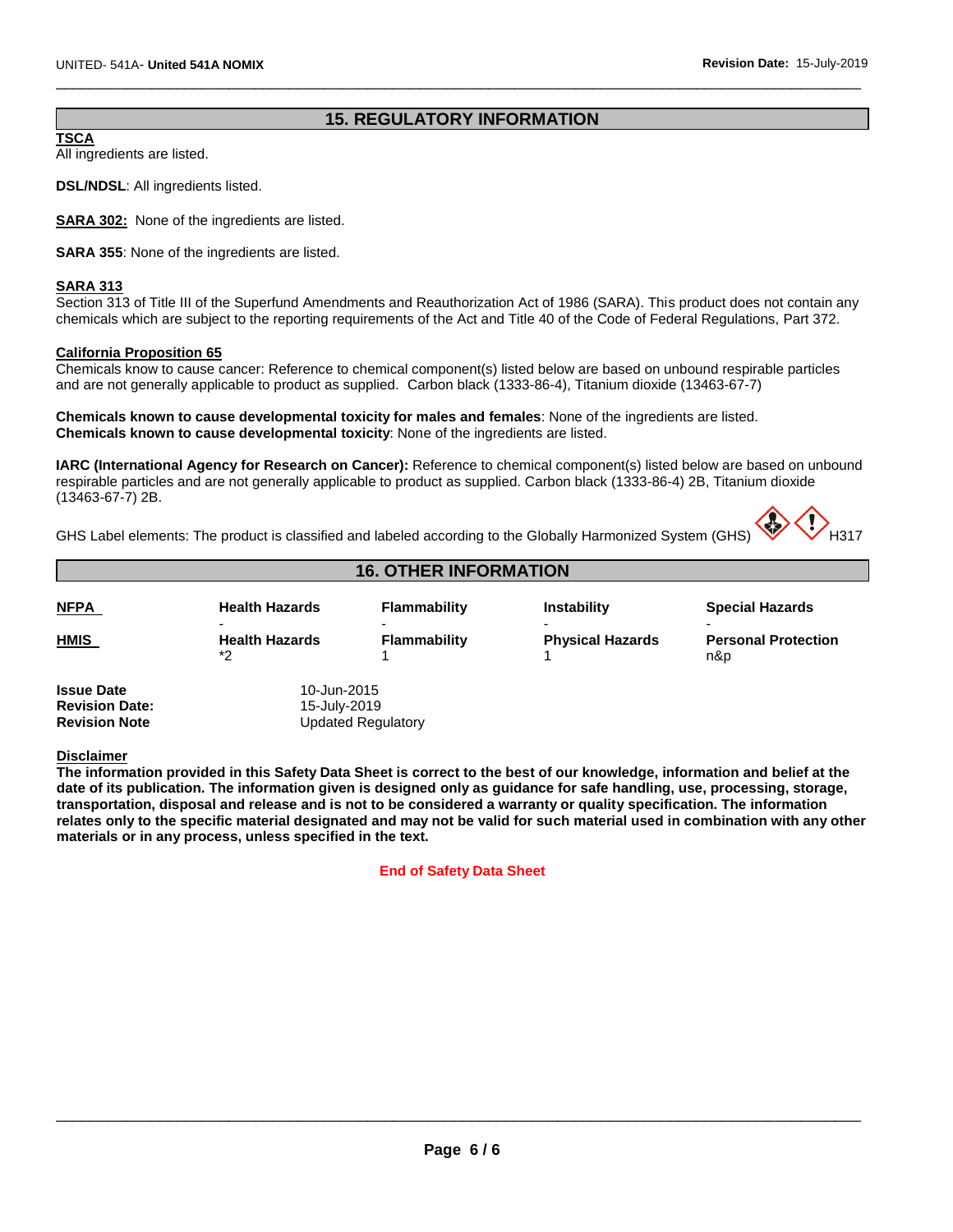

# **Safety Data Sheet**

**Issue Date** 11-Jun-2015 **Revision Date:** 23-July-2019 **Version 3**

**1. IDENTIFICATION** 

| <b>Product Identifier</b><br><b>Product Name</b>        | United 541B NOMIX                          |
|---------------------------------------------------------|--------------------------------------------|
| Other means of identification<br>SDS#                   | UNITED-541B                                |
| Recommended use of the chemical and restrictions on use |                                            |
| <b>Recommended Use</b>                                  | Concrete Repair                            |
| <b>Uses Advised Against</b>                             | For industrial and institutional use only. |
| Datails of the supplier of the safety data sheet        |                                            |

#### **Details of the supplier of the safety data sheet**

**Supplier Address** United Laboratories, Inc. 320 37th Avenue St. Charles, IL 60174 www.unitedlabsinc.com

## **Emergency Telephone Number**

**Company Phone Number** 800-323-2594 (to reorder)

**Emergency Telephone (24 hr)** INFOTRAC 1-352-323-3500 (International) 1-800-535-5053 (North America)

## **2. HAZARDS IDENTIFICATION**

#### **Classification**

| Acute Toxicity (Inhalation)               | Category 4  | H332             |
|-------------------------------------------|-------------|------------------|
| <b>Skin Irritation</b>                    | Category 2  | H <sub>315</sub> |
| Eve Irritation                            | Category 2A | H <sub>319</sub> |
| <b>Respiratory Sensitization</b>          | Category 1  | H334             |
| <b>Skin Sensitization</b>                 | Category 1  | H317             |
| Target Organ Toxicity (single exposure)   | Category 3  | H335             |
| Target Organ Toxicity (Repeated exposure) | Category 2  | H373             |

#### **Label elements**

The product is classified and labeled according to the Globally Harmonized System (GHS).

#### **Signal word** DANGER

#### **Hazard statements**

May cause a respiratory reaction. Cause skin irritation. May cause an allergic skin reaction. Causes serious eye irritation. Harmful if inhaled. May cause allergy or asthma symptoms or breathing difficulties if inhaled. May cause damage to organs through prolonged or repeated exposure. Suspected of causing cancer.

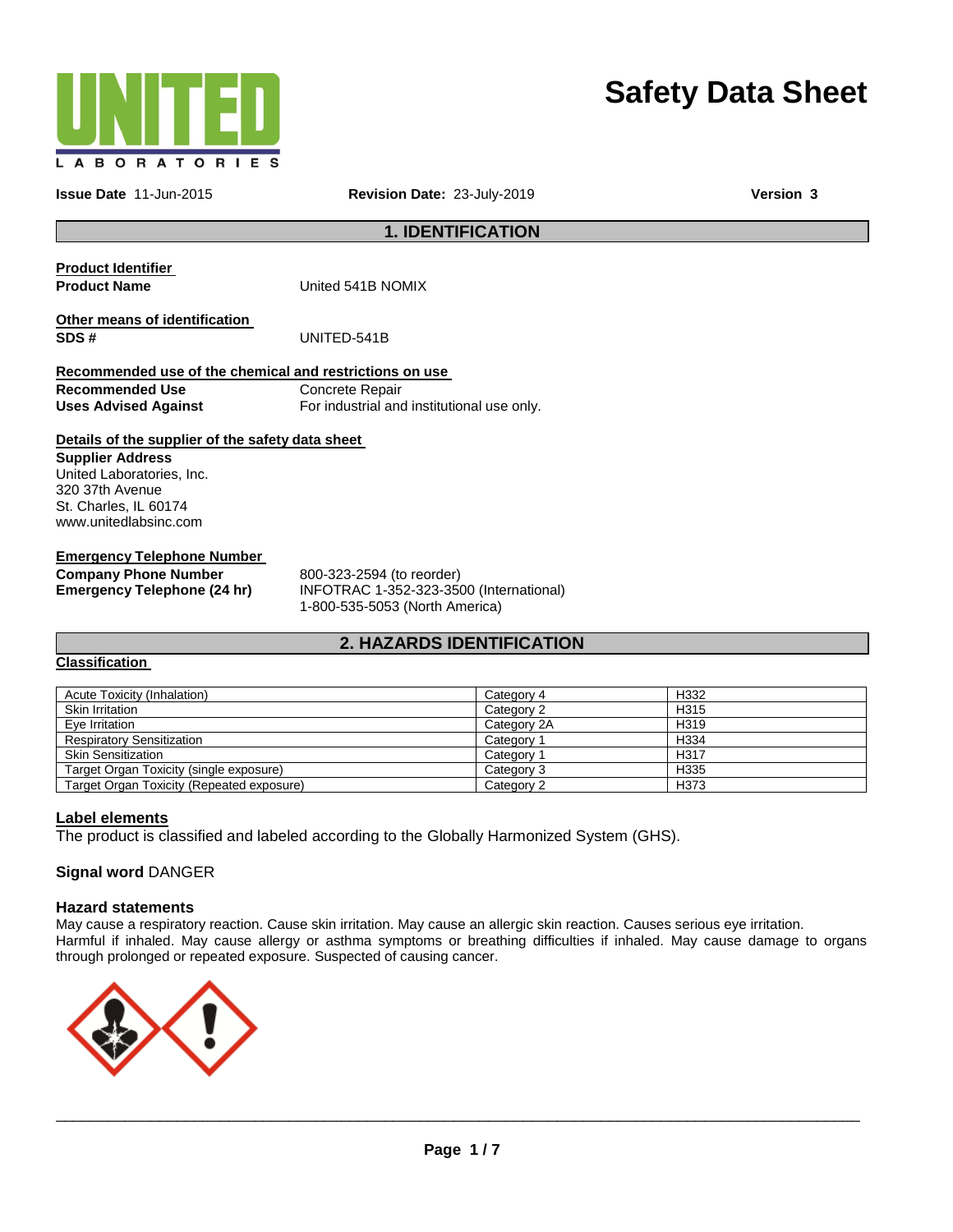#### **Emergency Overview**

#### **Precautionary Statements - Prevention**

Obtain special instructions before use. Do not handle until all safety precautions have been read and understood. Do not breathe mist, vapor or spray. Wash hands thoroughly after handling. Use only outdoors or in well-ventilated area. Wear protective gloves, protective clothing, eye protection and face protection. Contaminated work clothing must not be allowed out of the workplace. In case of inadequate ventilation wear respiratory protection.

\_\_\_\_\_\_\_\_\_\_\_\_\_\_\_\_\_\_\_\_\_\_\_\_\_\_\_\_\_\_\_\_\_\_\_\_\_\_\_\_\_\_\_\_\_\_\_\_\_\_\_\_\_\_\_\_\_\_\_\_\_\_\_\_\_\_\_\_\_\_\_\_\_\_\_\_\_\_\_\_\_\_\_\_\_\_\_\_\_\_\_\_\_

#### **Precautionary Statements - Response**

If on skin: Wash with plenty of soap and water. If skin irritation or rash occurs: Get medical attention. If in eyes: Rinse cautiously with water for several minutes. Remove contact lenses, if present and easy to do. Continue rinsing. If eye irritation persists get medical attention. If inhaled: Remove person to fresh air and keep comfortable for breathing. If experiencing respiratory symptoms: Call a poison center or physician. Take off contaminated clothing and wash before reuse.

#### **Precautionary Statements – Storage**

Store in a well-ventilated place. Keep container tightly closed. Store locked up.

#### **Precautionary Statements – Disposal**

Dispose of contents/container in accordance with local/regional/national and international guidelines.

## **3. COMPOSITION/INFORMATION ON INGREDIENTS**

| <b>Chemical Name</b>                               | CAS-No         | Weight%  |
|----------------------------------------------------|----------------|----------|
| Diphenylmethanediisocyanate, isomeres and          | 9016-87-9      | $0 - 35$ |
| homologues                                         |                |          |
| Oxirane, methyl-, polymer with oxirane, ether with | 112898-48-3    | $0 - 35$ |
| 1,2,3-propanetriol (3:1), polymer with 1,1'        |                |          |
| -methylenebis[isocyanatobenzene]                   |                |          |
| Methylenediphenyl diisocyanate                     | 26447-40-5     | 0-25     |
| 4.4' -methylenediphenyl diisocyanat                | $101 - 68 - 8$ | $0 - 20$ |

\*\*If Chemical Name/CAS No is "proprietary" and/or Weight-% is listed as a range, the specific chemical identity and/or percentage of composition has been withheld as a trade secret.\*\*

## **4. FIRST-AID MEASURES**

#### **First Aid Measures**

| <b>Eve Contact</b>  | Remove contact lenses if worn. Rinse opened eye for several minutes under running water.<br>If symptoms persist, consult a doctor.                                                                                                                                                                             |
|---------------------|----------------------------------------------------------------------------------------------------------------------------------------------------------------------------------------------------------------------------------------------------------------------------------------------------------------|
| <b>Skin Contact</b> | Immediately remove any clothing soiled by the product. Immediately wash with water and<br>soap and rinse thoroughly. If skin irritation continues, consult a doctor.                                                                                                                                           |
| Inhalation          | Supply fresh air and to be sure to call for a doctor. Provide oxygen treatment if affected<br>person has difficulty breathing. In case of irregular breathing or respiratory arrest provide<br>artificial respiration. In case of unconsciousness place patient stably in side position for<br>transportation. |
| Ingestion           | Rinse out mouth and then drink plenty of water. Do not induce vomiting; immediately call for<br>medical help.                                                                                                                                                                                                  |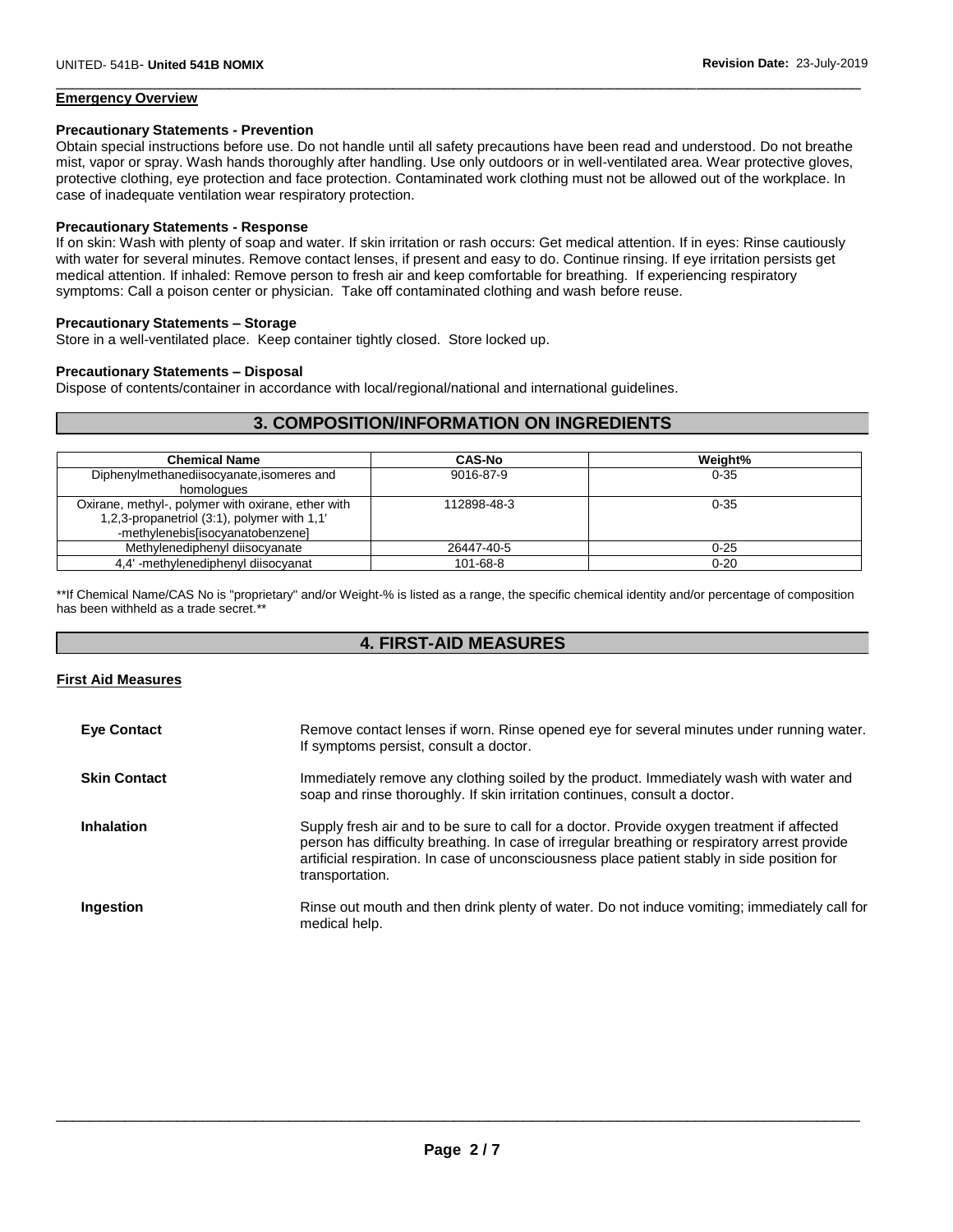#### **Most important symptoms and effects, both acute and delayed**

Asthma attacks. Headaches. Breathing difficulty. Coughing Allergic reactions. Irritant to skin and mucous membranes. Causes eye irritation. May cause respiratory irritation. Gastric or intestinal disorders when ingested. Nausea in case of ingestion

\_\_\_\_\_\_\_\_\_\_\_\_\_\_\_\_\_\_\_\_\_\_\_\_\_\_\_\_\_\_\_\_\_\_\_\_\_\_\_\_\_\_\_\_\_\_\_\_\_\_\_\_\_\_\_\_\_\_\_\_\_\_\_\_\_\_\_\_\_\_\_\_\_\_\_\_\_\_\_\_\_\_\_\_\_\_\_\_\_\_\_\_\_

#### **Indication of any immediate medical attention and special treatment needed**

Contains 4,4' -methylenediphenyl diisocyanate, diphenylmethanediisocyanate,isomeres and homologues, Oxirane, methyl-, polymer with oxirane, ether with 1,2,3-propanetriol (3:1), polymer with 1,1'-methylenebis[isocyanatobenzene], methylenediphenyl diisocyanate. May produce an allergic reaction. Severe allergic skin reaction, bronchial spasms and anaphylactic shock are possible. Medical supervision for at least 48 hours. If necessary oxygen respiration treatment. Later observation for pneumonia and pulmonary edema. Treat skin and mucous membrane with antihistamine and corticoid preparations. In cases of irritation to the lungs, initial treatment with cortical steroid inhalants.

## **5. FIRE-FIGHTING MEASURES**

#### **Suitable Extinguishing Media**

Water spray. Carbon dioxide (CO2). Extinguishing powder. Fight larger fires with water spray.

#### **Unsuitable Extinguishing Agents**

Water stream.

#### **Specific Hazards Arising from the Chemical**

During heating or in case of fire poisonous gases are produced.

#### **Protective equipment and precautions for firefighters**

Wear self-contained respiratory protective device. Do not inhale explosion gases or combustion gases. Wear fully protective suit.

## **6. ACCIDENTAL RELEASE MEASURES**

#### **Personal precautions, protective equipment and emergency procedures**

Use respiratory protective device against the effects of fumes/dust/aerosol. Wear protective equipment. Keep unprotected persons away. Ensure adequate ventilation. Isolate area and prevent access.

| <b>Methods for Containment</b><br>and Clean-Up | Absorb with liquid-binding material (sand, diatomite, acid binders, universal binders,<br>sawdust). Send for recovery or disposal in suitable receptacles.  |
|------------------------------------------------|-------------------------------------------------------------------------------------------------------------------------------------------------------------|
| <b>Environmental precautions</b>               | Do not allow undiluted product or large quantities of it to reach ground water, water course<br>or sewage system.                                           |
| Reference to other sections                    | See Section 7 for information on safe handling. See Section 8 for information on personal<br>protection equipment. See Section 13 for disposal information. |

## **7. HANDLING AND STORAGE**

#### **Precautions for safe handling**

| <b>Advice on Safe Handling</b>                               | Avoid splashes or spray in enclosed areas. Use on in well-ventilated areas. Avoid<br>breathing mist, vapors and spray. Avoid contact with eyes and skin. |
|--------------------------------------------------------------|----------------------------------------------------------------------------------------------------------------------------------------------------------|
| Information about protection<br>against explosions and fires | Keep respiratory protective device available.                                                                                                            |

#### **Conditions for safe storage, including any incompatibilities**

Avoid storage near extreme heat, ignition sources or open flame. Store away from foodstuffs. Store away from oxidizers, strong acids, strong bases.

\_\_\_\_\_\_\_\_\_\_\_\_\_\_\_\_\_\_\_\_\_\_\_\_\_\_\_\_\_\_\_\_\_\_\_\_\_\_\_\_\_\_\_\_\_\_\_\_\_\_\_\_\_\_\_\_\_\_\_\_\_\_\_\_\_\_\_\_\_\_\_\_\_\_\_\_\_\_\_\_\_\_\_\_\_\_\_\_\_\_\_\_\_ Store in cool, dry conditions in well-sealed receptacles. Protect from humidity and water.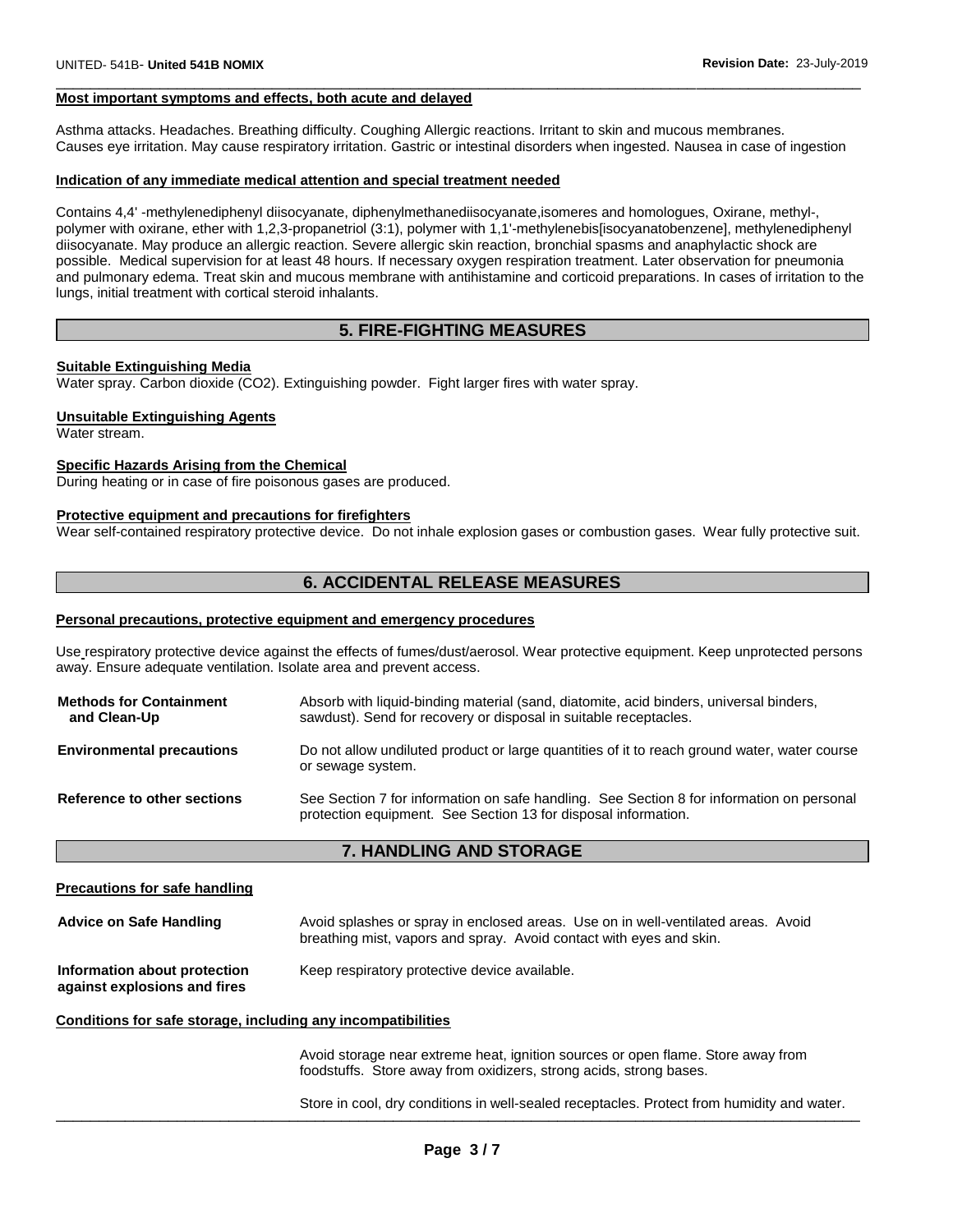## \_\_\_\_\_\_\_\_\_\_\_\_\_\_\_\_\_\_\_\_\_\_\_\_\_\_\_\_\_\_\_\_\_\_\_\_\_\_\_\_\_\_\_\_\_\_\_\_\_\_\_\_\_\_\_\_\_\_\_\_\_\_\_\_\_\_\_\_\_\_\_\_\_\_\_\_\_\_\_\_\_\_\_\_\_\_\_\_\_\_\_\_\_ **8. EXPOSURE CONTROLS/PERSONAL PROTECTION**

#### **Exposure Guidelines**

| <b>OSHA Hazardous Components</b>    |            |            |                        |       |                   |
|-------------------------------------|------------|------------|------------------------|-------|-------------------|
|                                     |            |            | <b>Exposure Limits</b> |       |                   |
|                                     |            | <b>PEL</b> |                        |       | TLV               |
| <b>Chemical Name</b>                |            | ppm        | mq/m <sup>3</sup>      | ppm   | mg/m <sup>3</sup> |
| 4,4'-methylenediphenyl diisocyanate | <b>REL</b> | 0.02       | 0.2                    | 0.005 | 0.051             |
| 101-68-8                            |            | Ceiling    | Ceiling                |       |                   |

#### **Engineering controls**

No information available.

#### **Individual protection measures, such as personal protective equipment**

| <b>Eye/Face Protection</b>            | Wear safety glasses.                                                                                                                                                                                                                                                                                       |
|---------------------------------------|------------------------------------------------------------------------------------------------------------------------------------------------------------------------------------------------------------------------------------------------------------------------------------------------------------|
| <b>Skin and Body Protection</b>       | Wear protective gloves. The glove has to be impermeable and resistant to the product/ the<br>substance/the preparation. Wear protective work clothing.                                                                                                                                                     |
| <b>Respiratory Protection</b>         | Combined Organic Vapor and Particulate Respirator is recommended for use during all<br>processing activities.                                                                                                                                                                                              |
| <b>General Hygiene Considerations</b> | The usual precautionary measures for handling chemicals should be followed. Keep away<br>from foodstuffs, beverages and feed. Wash hands before breaks and at the end of work.<br>Do not inhale gases/fumes/aerosols. Avoid contact with skin. Immediately remove all soiled<br>and contaminated clothing. |

## **9. PHYSICAL AND CHEMICAL PROPERTIES**

## **Information on basic physical and chemical properties**

| <b>Physical State</b><br>Appearance<br>Color                                                                                                                                                                                                                                                                                                                                                                                                                                                                                                                                                                                  | Liquid<br>Pale yellow liquid<br>Pale yellow                                                                                                                                                                                                                                                                                                                                                                                       | Odor<br><b>Odor Threshold</b> | <b>Faint Scent</b><br>Not determined |
|-------------------------------------------------------------------------------------------------------------------------------------------------------------------------------------------------------------------------------------------------------------------------------------------------------------------------------------------------------------------------------------------------------------------------------------------------------------------------------------------------------------------------------------------------------------------------------------------------------------------------------|-----------------------------------------------------------------------------------------------------------------------------------------------------------------------------------------------------------------------------------------------------------------------------------------------------------------------------------------------------------------------------------------------------------------------------------|-------------------------------|--------------------------------------|
| <b>Property</b><br>рH<br><b>Melting Point/Freezing Point</b><br><b>Boiling Point/Boiling Range</b><br><b>Flash Point</b><br><b>Evaporation Rate</b><br><b>Flammability (Solid, Gas)</b><br><b>Upper Flammability Limits</b><br><b>Lower Flammability Limit</b><br><b>Vapor Pressure</b><br><b>Vapor Density</b><br><b>Specific Gravity</b><br><b>Water Solubility</b><br>Solubility in other solvents<br><b>Partition Coefficient</b><br><b>Auto ignition Temperature</b><br>Danger of explosion<br><b>Decomposition Temperature</b><br><b>Kinematic Viscosity</b><br><b>Dynamic Viscosity</b><br><b>Explosive Properties</b> | <b>Values</b><br>Not determined<br>Not determined<br>Not determined<br>>93.3°C (200°F)<br>Not determined<br>Not determined<br>Not determined<br>Not determined<br>Not determined<br>Not determined<br>Not determined<br>Slowly reacts with water<br>Not determined<br>Not determined<br>Not determined<br>Product does not present an explosion<br>hazard<br>Not determined<br>Not determined<br>Not determined<br>Not determined | Remarks • Method              |                                      |
| <b>Oxidizing Properties</b><br><b>VOC Content</b>                                                                                                                                                                                                                                                                                                                                                                                                                                                                                                                                                                             | Not determined<br>Not determined                                                                                                                                                                                                                                                                                                                                                                                                  |                               |                                      |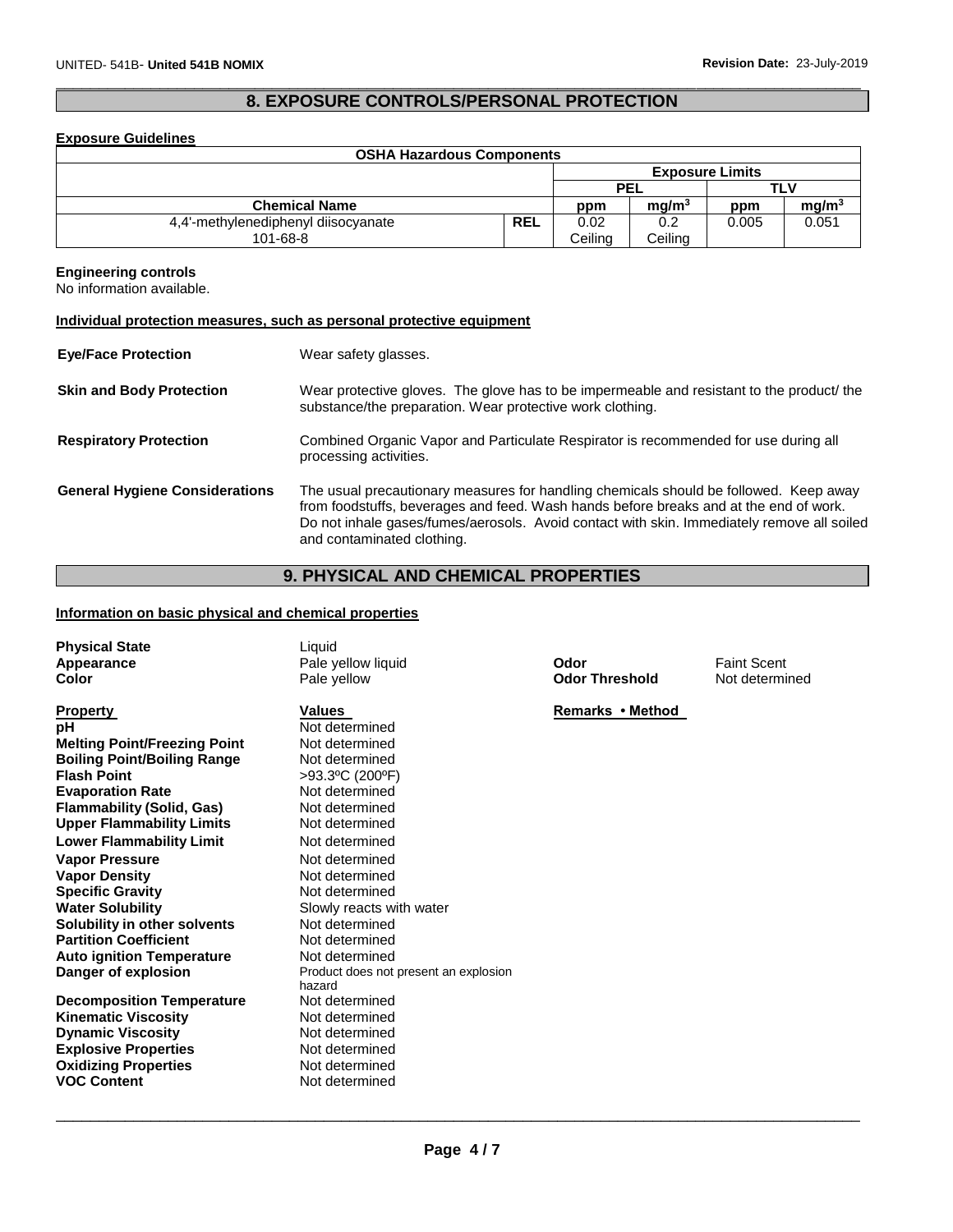## **10. STABILITY AND REACTIVITY**

\_\_\_\_\_\_\_\_\_\_\_\_\_\_\_\_\_\_\_\_\_\_\_\_\_\_\_\_\_\_\_\_\_\_\_\_\_\_\_\_\_\_\_\_\_\_\_\_\_\_\_\_\_\_\_\_\_\_\_\_\_\_\_\_\_\_\_\_\_\_\_\_\_\_\_\_\_\_\_\_\_\_\_\_\_\_\_\_\_\_\_\_\_

## **Reactivity**

No information available.

#### **Chemical Stability**

Stable under normal temperatures and pressures.

#### **Possibility of Hazardous Reactions**

Toxic fumes may be released if heated above the decomposition point. Exothermic polymerization. Reacts with alcohols, amines, aqueous acids and alkalis. Reacts with strong oxidizing agents.

#### **Conditions to Avoid**

Moisture. Excessive heat.

#### **Incompatible Materials**

Strong acids, strong bases and oxidizers.

#### **Hazardous Decomposition Products**

Carbon monoxide and carbon dioxide. Nitrogen oxides. Isocyanate. Hydrogen cyanide (prussic acid).

## **11. TOXICOLOGICAL INFORMATION**

#### **Product Information**

**Probable route(s) of exposure** Ingestion, Eye Contact and Skin Contact.

| <b>Chemical Name</b>               | LD50 Oral  | <b>LD50 Dermal</b> | LD50 Inhalation |
|------------------------------------|------------|--------------------|-----------------|
| 4.4 methylenediphenyl diisocyanate | 2200 mg/kg |                    |                 |
| 101-68-8                           | (Mouse)    |                    |                 |

| <b>Eve Contact</b>            | Irritating effect.                                                                       |
|-------------------------------|------------------------------------------------------------------------------------------|
| <b>Skin Contact</b>           | Irritant to skin and mucous membranes.                                                   |
| <b>Sensitization</b>          | May cause sensitization by inhalation and skin contact.                                  |
| Germ cell mutagenicity        | Based on available data, the classification criteria are not met.                        |
| Carcinogenicity               | Suspected of causing cancer. <b>IARC/ NTP/ OSHA:</b> None of the ingredients are listed. |
| <b>Reproductive toxicity</b>  | Based on available data, the classification criteria are not met.                        |
| <b>STOT-single exposure</b>   | May cause respiratory irritation.                                                        |
| <b>STOT-repeated exposure</b> | May cause damage to organs through prolonged or repeated exposure.                       |
| <b>Aspiration hazard</b>      | Based on available data, the classification criteria are not met.                        |

## **12. ECOLOGICAL INFORMATION**

## **Ecotoxicity**

Aquatic toxicity – No information available.

#### **Persistence/Degradability**

No information available.

#### **Bioaccumulation**

No information available.

#### **Mobility**

No information available.

#### **General Information**

Do not allow undiluted product or large quantities of it to reach ground water, water course or sewage system.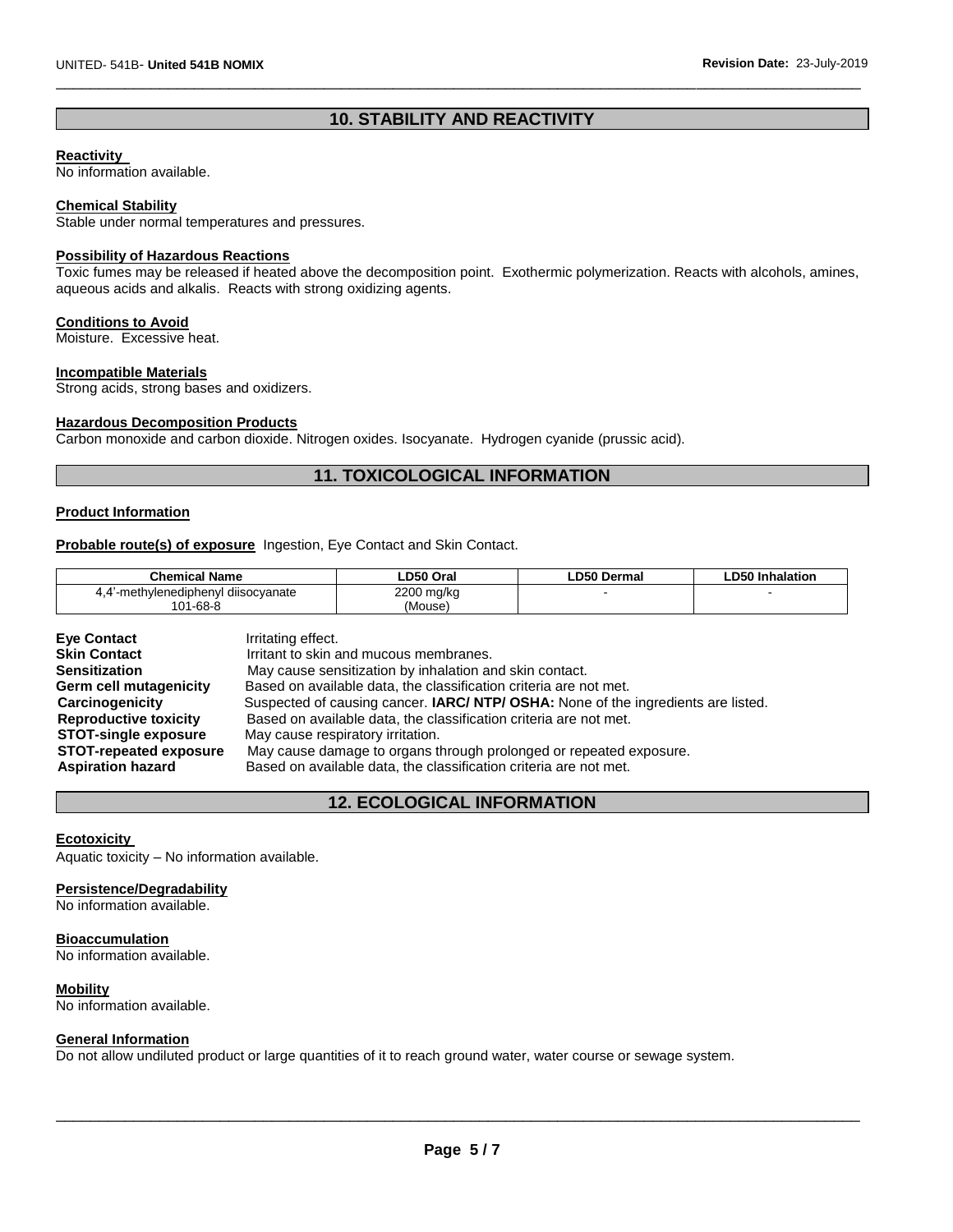## \_\_\_\_\_\_\_\_\_\_\_\_\_\_\_\_\_\_\_\_\_\_\_\_\_\_\_\_\_\_\_\_\_\_\_\_\_\_\_\_\_\_\_\_\_\_\_\_\_\_\_\_\_\_\_\_\_\_\_\_\_\_\_\_\_\_\_\_\_\_\_\_\_\_\_\_\_\_\_\_\_\_\_\_\_\_\_\_\_\_\_\_\_ **13. DISPOSAL CONSIDERATIONS**

#### **Waste Treatment Methods**

#### **Disposal Method-Recommendation:**

Can be disposed of with household garbage after solidification following consultation with the waste disposal facility operator and the pertinent authorities and adhering to the necessary technical regulations. The user of this material has the responsibility to dispose of unused material, residues and containers in compliance with all relevant local, state and federal laws and regulations regarding treatment, storage and disposal for hazardous and nonhazardous wastes.

#### **Uncleaned packagings-Recommendation**:

Disposal must be made according to official regulations. Empty contaminated packagings thoroughly. They can be recycled after thorough and proper cleaning. Packagings that cannot be cleansed are to be disposed of in the same manner as the product.

## **14. TRANSPORT INFORMATION**

**DOT** Not regulated

**IATA** Not regulated

**IMDG** Not regulated

## **Environmental hazards**

 **Marine pollutant** No

## **15. REGULATORY INFORMATION**

## **Safety, health and environmental regulations/legislation specific for the substance or mixture.**

#### **TSCA:**

All components are in TSCA inventory.

#### **SARA 313:**

This product is subject to the reporting requirements of Section 313 of the Emergency Planning and Community Right to Know Act of 1986 and 40CFR372. ,4' -methylenediphenyl diisocyanate – 101-68-8

#### **SARA 355:**

No ingredients listed.

**SARA 302:** No ingredients listed.

#### **Proposition 65 (California):**

Chemicals to cause cancer: None of the ingredients listed.

#### **Chemicals known to cause developmental toxicity in females AND males:**

None of the ingredients listed.

## **Chemicals know to cause developmental toxicity:**

None of the ingredients listed.

#### **EPA (Environmental Protection Agency**

4,4'-methylenediphenyl diisocyanate – 101-68-8 - D, CBD